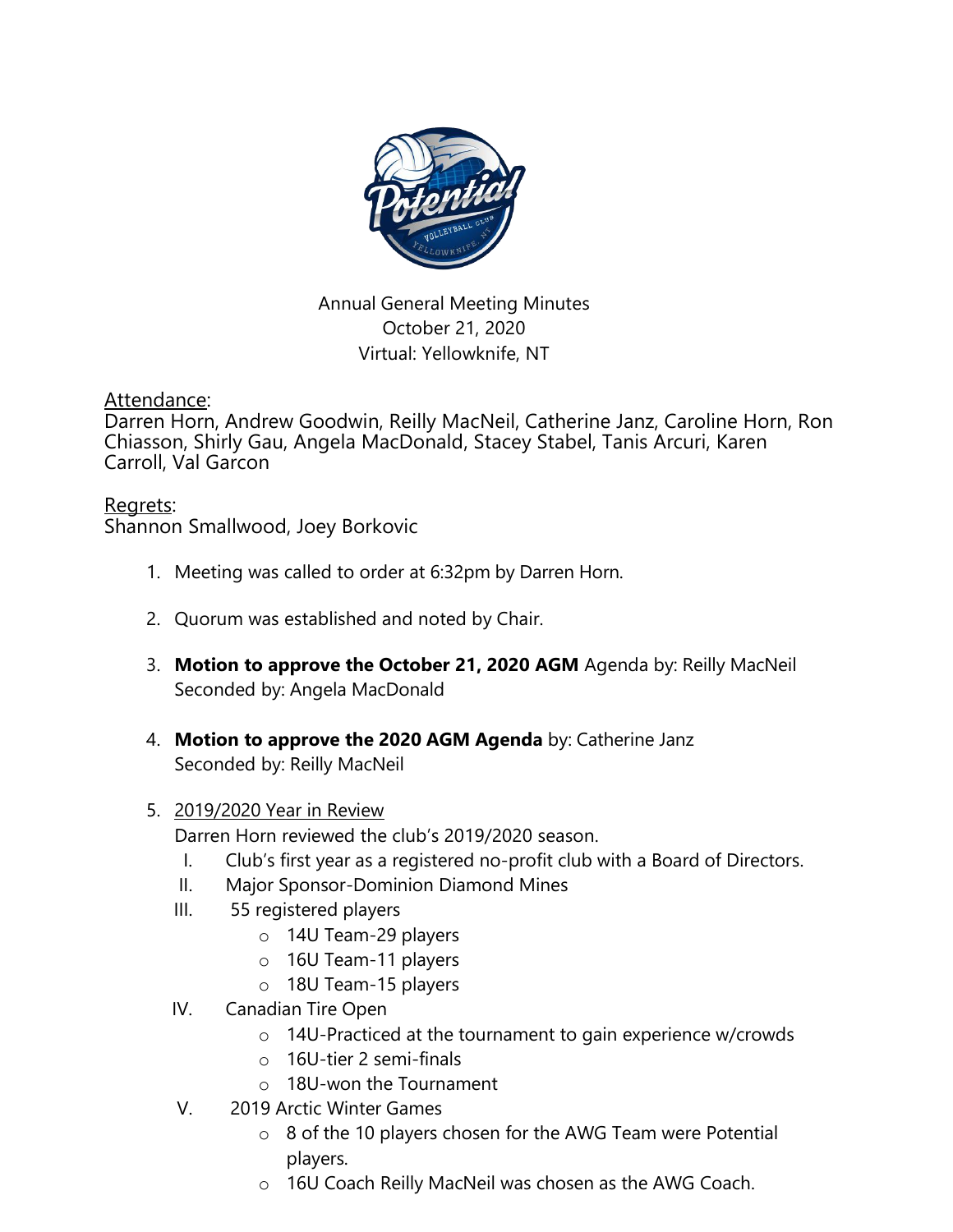- VI. NWT Territorials
	- o 14U Team-Tier 2, quarter finals
	- o 16U Team-Tier 2, quarter finals
	- o 18U Team-Won the tournament
- VII. 16U Team Traveled to Alberta Premier #1
	- o Busy two-day event
	- o Some of the players got food poisoning
	- o Played 7 games in all
	- $\circ$  Finished 7<sup>th</sup> in the "Blue Division"
- 6. 2019/2020 Financial Statement Review

Caroline Horn reviewed the club's 2019/2020 Financial Statements

- I. Noted that balance sheet includes \$4,600 WestJet credit. Normally one year to use that credit. Because of COVID they've extended that to 2 years.
- II. Net income largely made up of money from cancelled gym times at the end of last year, fundraised money still owing to players, that they were not able to use (cancelled travel) and surplus of sponsor funds….which were received late last year, after budget had already been set. This will help to prevent the need to increase fees this year.
- 7. Amendments on By-laws
	- I. **Motion to approve the proposed amendments to Section 3** by: Andrew Goodwin Seconded by: Angela MacDonald
		- o "Each member must pay an annual membership fee at such time and in such an amount as is determined by the **members at each annual general meeting**."
		- o Replace bold/underlined text with "Directors"
	- II. **Motion to approve proposed amendments to Section 5E** by: Andrew Goodwin Seconded by: Catherine Janz
		- o "**Thirty (30%) of the paid up members** constitutes a quorum at all meetings"
		- o Replace bold/underlined text with "Fifty One (51%) of Directors"
	- III. Motion to approve amendments to Section 9B by Reilly MacNeil Seconded by Angela MacDonald
		- o "All disbursements from the **trust** account must be made by cheques signed by the President or Vice President and the Treasurer, or in any of their absences, by some other director appointed by resolution of the directors"
		- o Remove the word "trust" and replace with "club's"
		- o Replace bold/underlined test with "or other suitable method approved by the President or Vice President and the Treasurer, or in any of their absences, by some other director appointed by resolution of the directors"